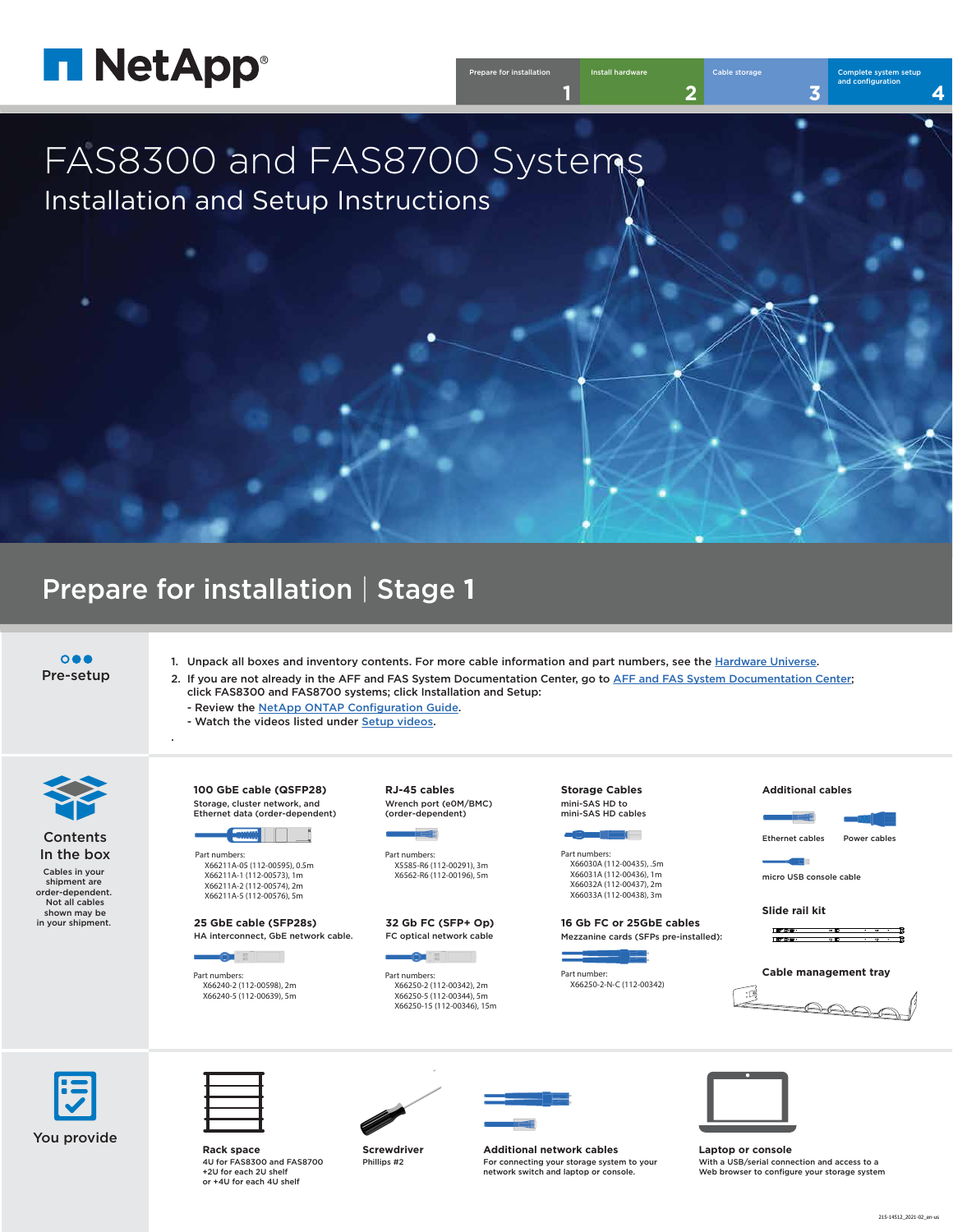# Install hardware | Stage **2**

- Install the slide rail or telco tray kits, as needed, and then install and secure your system using the instructions included with the kit.
- Attach cable management devices to the back of each controller (as shown).
- Place the bezel on the front of the system.
- Install any drive shelves for your system.



## **1** Install system in a rack or cabinet

Attention: Be sure to check the illustration arrow for the Pull-tab proper cable connector pull-tab orientation. Note: To unplug a cable, gently pull the tab to release the locking mechanism.

**2**



## Cable the controller for a switchless or switched cluster

*See your network administrator for help connecting to your switches.*







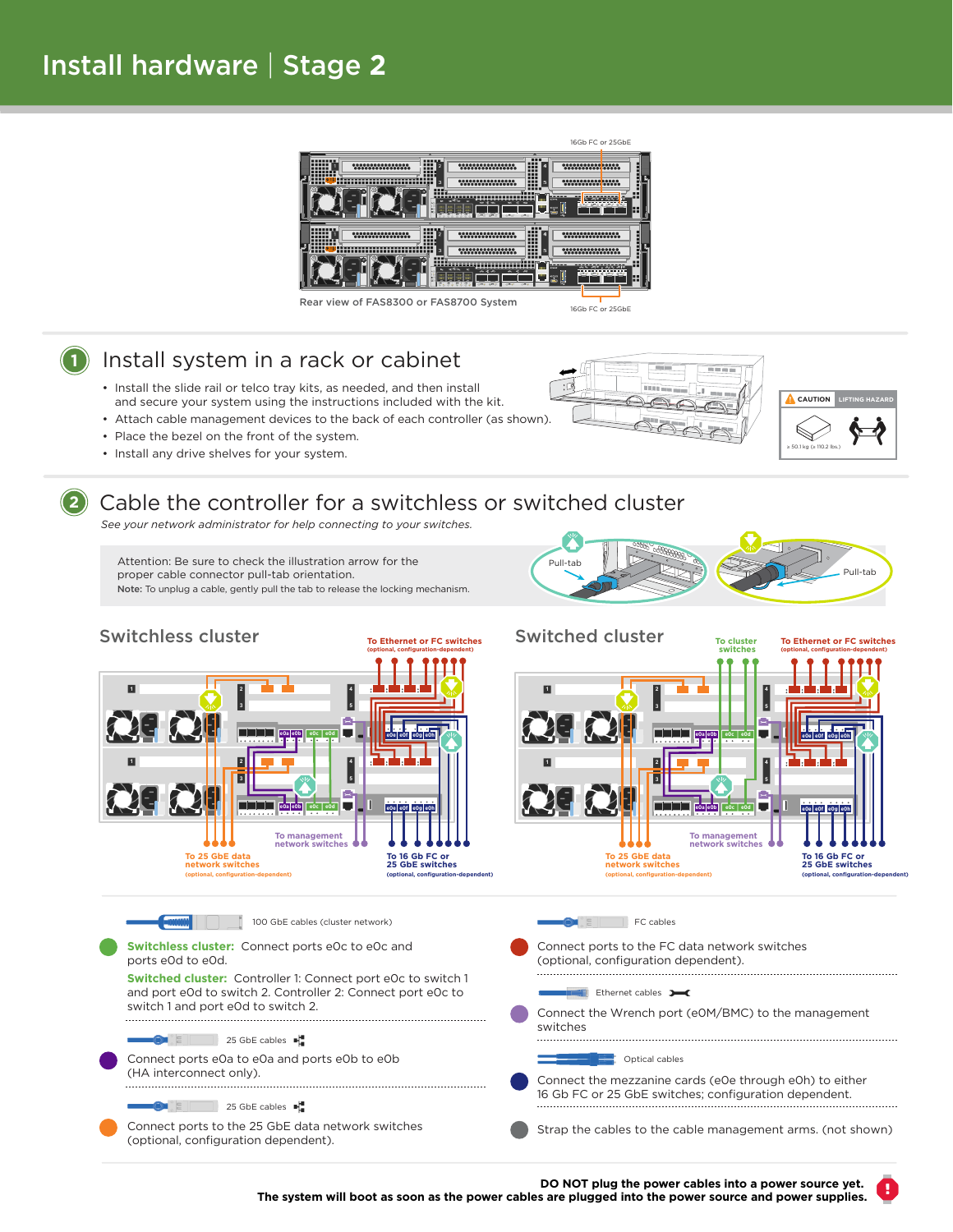# Cable storage | Stage **3**

### Cabling a FAS8300 or FAS8700 system to three DS224C shelves

 $\blacksquare$ mini-SAS HD $\bigoplus_{\alpha\in\mathbb{N}}\mathbb{Z}_\alpha$ 

- Connect the shelf-to-shelf ports
- Connect Controller A to the drive shelves
- Connect Controller B to the drive shelves



Attention: Be sure to check the illustration arrow for the Pull-tab proper cable connector pull-tab orientation. Note: To unplug a cable, gently pull the tab to release the locking mechanism.